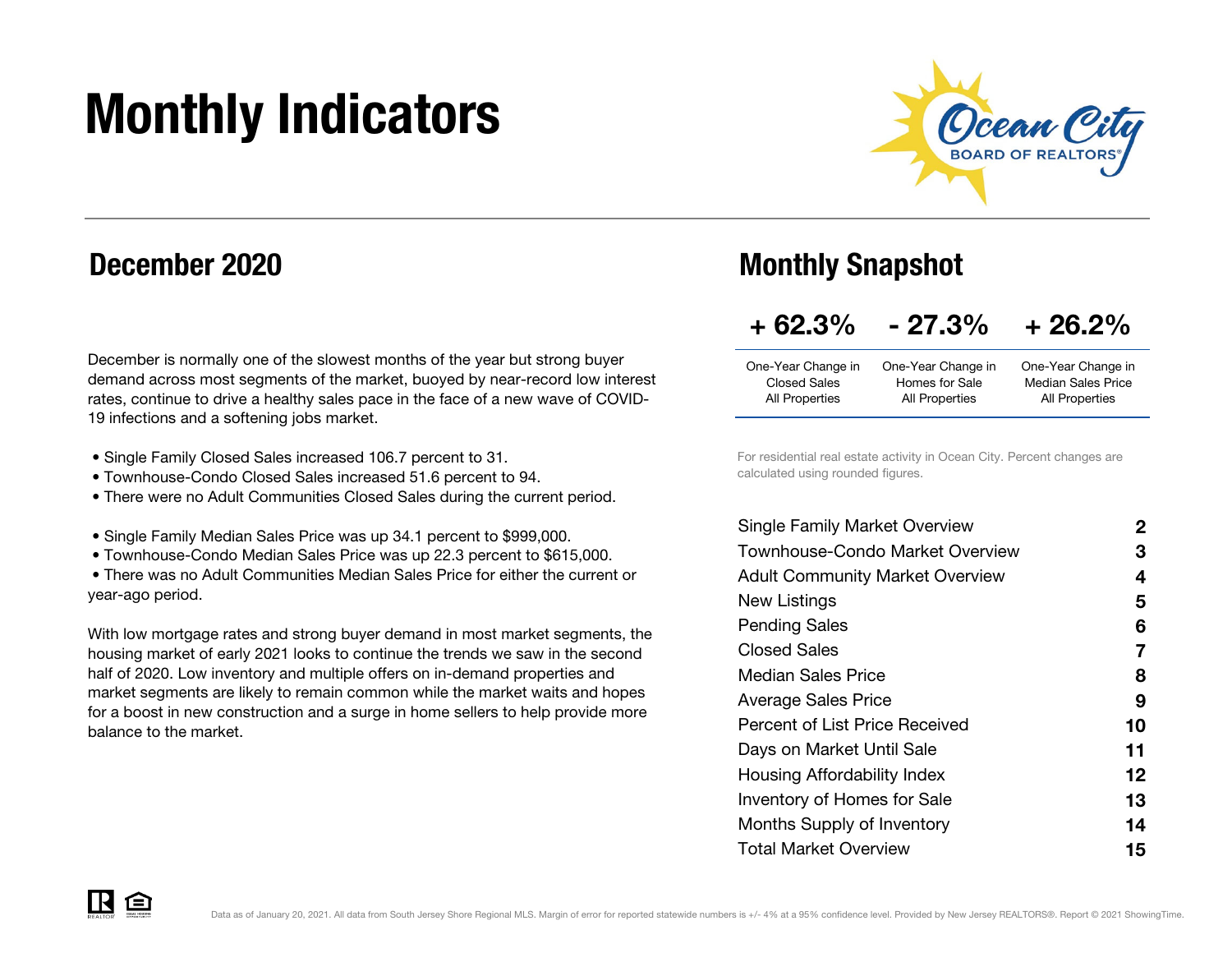## Single Family Market Overview

Key metrics for Single Family Properties Only, excluding Manufactured Housing, for the report month and for year-to-date (YTD) starting from the first of the year.



| <b>Key Metrics</b>                 | <b>Historical Sparklines</b>             | 12-2019                 | 12-2020   | Percent Change |           | <b>YTD 2019 YTD 2020</b> | <b>Percent Change</b> |
|------------------------------------|------------------------------------------|-------------------------|-----------|----------------|-----------|--------------------------|-----------------------|
| <b>New Listings</b>                | 12-2017                                  | 19                      | 21        | $+10.5%$       | 441       | 411                      | $-6.8%$               |
| <b>Pending Sales</b>               | 12-2017<br>12-2018<br>12-2019            | 10                      | 12        | $+20.0%$       | 256       | 334                      | $+30.5%$              |
| <b>Closed Sales</b>                | 12-2017<br>12-2018<br>12-2019            | 15                      | 31        | $+106.7%$      | 236       | 327                      | $+38.6%$              |
| <b>Median Sales Price</b>          | 12-2017<br>12-2018<br>12-2019<br>12-2020 | \$745,000               | \$999,000 | $+34.1%$       | \$742,500 | \$922,750                | $+24.3%$              |
| <b>Average Sales Price</b>         | 12-2017<br>12-2018<br>12-2019<br>12-2020 | \$1,070,127 \$1,305,081 |           | $+22.0%$       |           | \$917,658 \$1,160,825    | $+26.5%$              |
| <b>Pct. of List Price Received</b> | 12-2017<br>12-2018<br>12-2019<br>12-2020 | 96.6%                   | 97.1%     | $+0.5%$        | 96.1%     | 96.8%                    | $+0.7%$               |
| <b>Days on Market</b>              | 12-2017<br>12-2018<br>12-2020<br>12-2019 | 89                      | 48        | $-46.1%$       | 71        | 61                       | $-14.1%$              |
| <b>Housing Affordability Index</b> | 12-2017<br>12-2018<br>12-2019<br>12-2020 | 48                      | 40        | $-16.7%$       | 48        | 43                       | $-10.4%$              |
| <b>Inventory of Homes for Sale</b> | 12-2017<br>12-2020<br>12-2018<br>12-2019 | 215                     | 156       | $-27.4%$       | $-$       |                          |                       |
| <b>Months Supply of Inventory</b>  | 12-2017<br>12-2018<br>12-2019<br>12-2020 | 10.1                    | 5.6       | $-44.6%$       | $-$       |                          | $-$                   |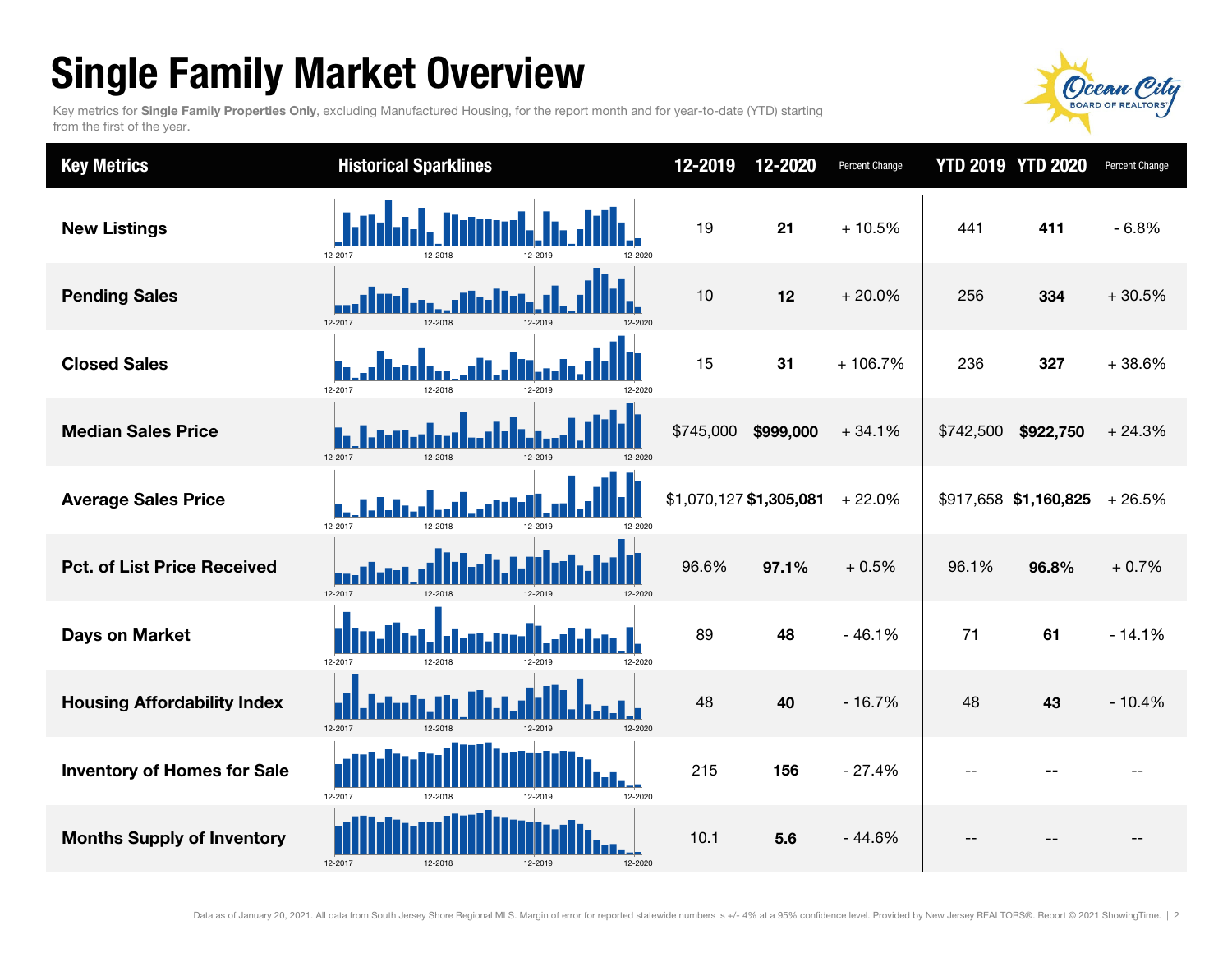### Townhouse-Condo Market Overview

Key metrics for Townhouses and Condominiums Only for the report month and for year-to-date (YTD) starting from the first of the year.



| <b>Key Metrics</b>                 | <b>Historical Sparklines</b>             | 12-2019   | 12-2020   | Percent Change |           | <b>YTD 2019 YTD 2020</b> | Percent Change |
|------------------------------------|------------------------------------------|-----------|-----------|----------------|-----------|--------------------------|----------------|
| <b>New Listings</b>                | 12-2017<br>12-2018<br>12-2019            | 31        | 41        | $+32.3%$       | 1,175     | 1,175                    | 0.0%           |
| <b>Pending Sales</b>               | 12-2017<br>12-2018<br>12-2019            | 32        | 65        | $+103.1%$      | 767       | 995                      | $+29.7%$       |
| <b>Closed Sales</b>                | 12-2017<br>12-2018                       | 62        | 94        | $+51.6%$       | 739       | 892                      | $+20.7%$       |
| <b>Median Sales Price</b>          | 12-2017<br>12-2018<br>12-2019<br>12-2020 | \$503,000 | \$615,000 | $+22.3%$       | \$500,000 | \$560,000                | $+12.0%$       |
| <b>Average Sales Price</b>         | 12-2017<br>12-2018<br>12-2010            | \$572,575 | \$641,053 | $+12.0%$       | \$585,103 | \$631,164                | $+7.9%$        |
| <b>Pct. of List Price Received</b> | 12-2017<br>12-2018<br>12-2019<br>12-2020 | 95.4%     | 97.7%     | $+2.4%$        | 96.3%     | 97.7%                    | $+1.5%$        |
| <b>Days on Market</b>              | 12-2017<br>12-2020<br>12-2018<br>12-2019 | 68        | 42        | $-38.2%$       | 82        | 67                       | $-18.3%$       |
| <b>Housing Affordability Index</b> | 12-2017<br>12-2018<br>12-2019<br>12-2020 | 71        | 64        | $-9.9%$        | 72        | 71                       | $-1.4%$        |
| <b>Inventory of Homes for Sale</b> | 12-2017<br>12-2019<br>12-2020<br>12-2018 | 506       | 368       | $-27.3%$       | $-$       |                          |                |
| <b>Months Supply of Inventory</b>  | 12-2017<br>12-2018<br>12-2019<br>12-2020 | 7.9       | 4.4       | $-44.3%$       | $-$       |                          | --             |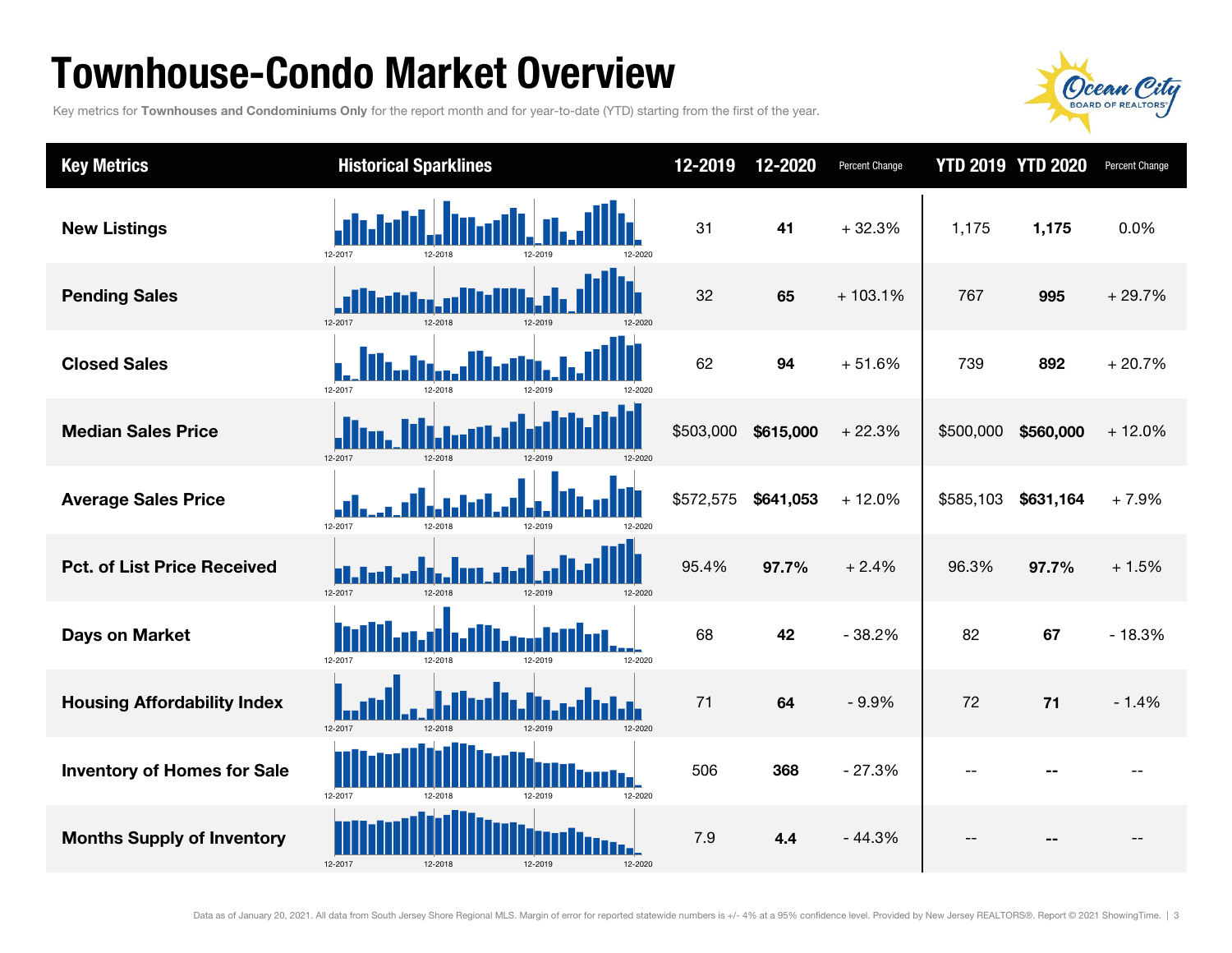## Adult Community Market Overview

Key metrics for properties in Adult Communities Only for the report month and for year-to-date (YTD) starting from the first of the year.



| <b>Key Metrics</b>                 | <b>Historical Sparklines</b>                   | 12-2019      | 12-2020        | Percent Change | <b>YTD 2019 YTD 2020</b> |                | Percent Change |
|------------------------------------|------------------------------------------------|--------------|----------------|----------------|--------------------------|----------------|----------------|
| <b>New Listings</b>                | N.<br>12-2017<br>12-2019<br>12-2018<br>12-2020 | 0            | $\blacksquare$ | $-$            | $\mathbf{1}$             | $\blacksquare$ | 0.0%           |
| <b>Pending Sales</b>               | 12-2019<br>12-2017<br>12-2018<br>12-2020       | $\pmb{0}$    | $\mathbf 0$    | $-$            | $\mathbf{1}$             | $\mathbf 0$    | $-100.0%$      |
| <b>Closed Sales</b>                | 12-2017<br>12-2018<br>12-2019<br>12-2020       | $\mathsf{O}$ | $\mathbf 0$    | $-$            | $\mathbf{1}$             | $\mathbf 0$    | $-100.0%$      |
| <b>Median Sales Price</b>          | 12-2019<br>12-2017<br>12-2018<br>12-2020       | \$0          | \$0            | $-$            | \$160,000                | \$0            | $-100.0%$      |
| <b>Avg. Sales Price</b>            | 12-2019<br>12-2017<br>12-2018<br>12-2020       | \$0          | \$0            |                | \$160,000                | \$0            | $-100.0%$      |
| <b>Pct. of List Price Received</b> | 12-2017<br>12-2018<br>12-2019<br>12-2020       | 0.0%         | 0.0%           | $- -$          | 94.2%                    | 0.0%           | $-100.0%$      |
| <b>Days on Market</b>              | 12-2017<br>12-2018<br>12-2019<br>12-2020       | $\mathbf 0$  | $\mathbf 0$    | $-$            | 9                        | $\mathbf 0$    | $-100.0%$      |
| <b>Affordability Index</b>         | 12-2017<br>12-2018<br>12-2019<br>12-2020       | 0            | $\mathbf 0$    | $-$            | $\mathsf 0$              | $\mathbf 0$    | --             |
| <b>Homes for Sale</b>              | 12-2019<br>12-2017<br>12-2018<br>12-2020       | 0            | 1              |                |                          |                |                |
| <b>Months Supply</b>               | 12-2018<br>12-2019<br>12-2017<br>12-2020       | 0.0          | 0.0            | 0.0%           |                          |                |                |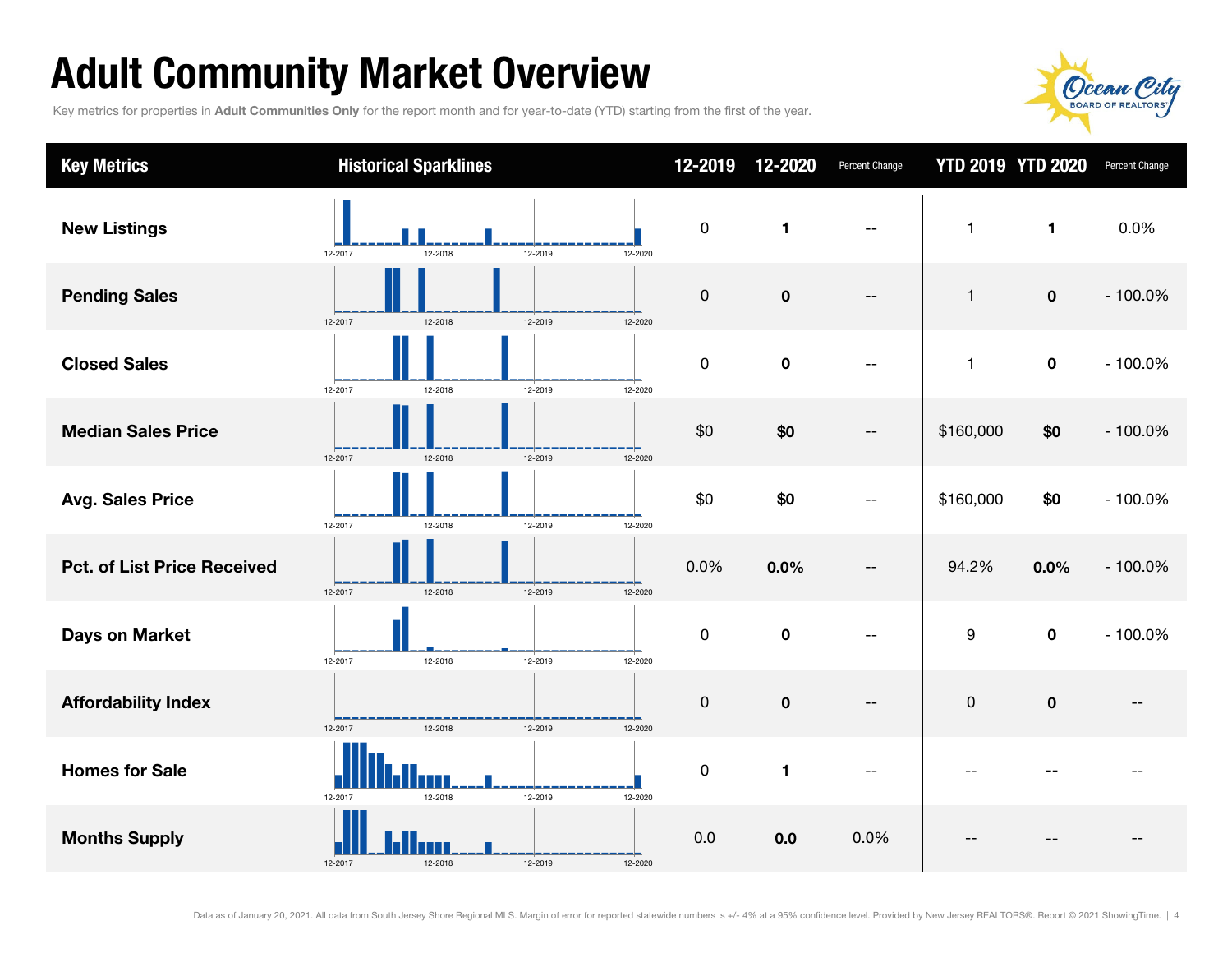### New Listings

A count of the properties that have been newly listed on the market in a given month.





#### December



#### Historical New Listings by Month



|                   | <b>Single Family</b> | <b>Townhouse-Condo</b> | <b>Adult Communities</b> |
|-------------------|----------------------|------------------------|--------------------------|
| January 2020      | 45                   | 99                     | 0                        |
| February 2020     | 36                   | 104                    | 0                        |
| <b>March 2020</b> | 28                   | 64                     | 0                        |
| April 2020        | 16                   | 41                     | 0                        |
| May 2020          | 29                   | 66                     | 0                        |
| June 2020         | 46                   | 119                    | 0                        |
| <b>July 2020</b>  | 41                   | 139                    | 0                        |
| August 2020       | 46                   | 143                    | 0                        |
| September 2020    | 49                   | 153                    | ŋ                        |
| October 2020      | 35                   | 116                    | 0                        |
| November 2020     | 19                   | 90                     | ŋ                        |
| December 2020     | 21                   | 41                     | 1                        |
| 12-Month Avg.     | 34                   | 98                     | O                        |

#### Year to Date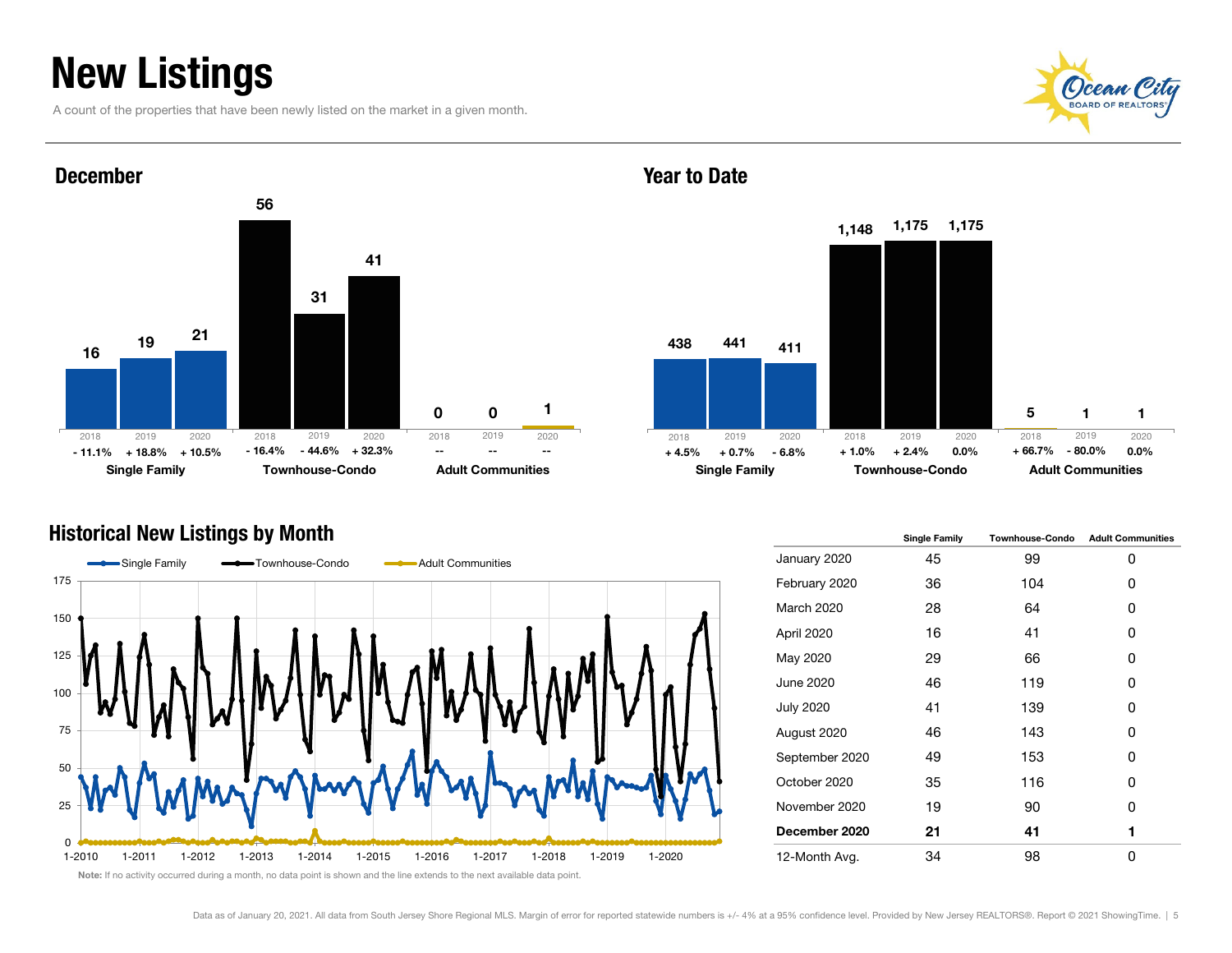### Pending Sales

A count of the properties on which offers have been accepted in a given month.





#### December



#### Historical Pending Sales by Month



|                   | <b>Single Family</b> | <b>Townhouse-Condo</b> | <b>Adult Communities</b> |
|-------------------|----------------------|------------------------|--------------------------|
| January 2020      | 24                   | 56                     | 0                        |
| February 2020     | 33                   | 77                     | 0                        |
| <b>March 2020</b> | 13                   | 48                     | 0                        |
| April 2020        | 8                    | 17                     | 0                        |
| May 2020          | 24                   | 74                     | 0                        |
| June 2020         | 38                   | 112                    | 0                        |
| <b>July 2020</b>  | 50                   | 100                    | 0                        |
| August 2020       | 44                   | 120                    | 0                        |
| September 2020    | 30                   | 127                    | 0                        |
| October 2020      | 40                   | 106                    | 0                        |
| November 2020     | 18                   | 93                     | 0                        |
| December 2020     | 12                   | 65                     | 0                        |
| 12-Month Avg.     | 28                   | 83                     | 0                        |

Year to Date

#### Note: If no activity occurred during a month, no data point is shown and the line extends to the next available data point.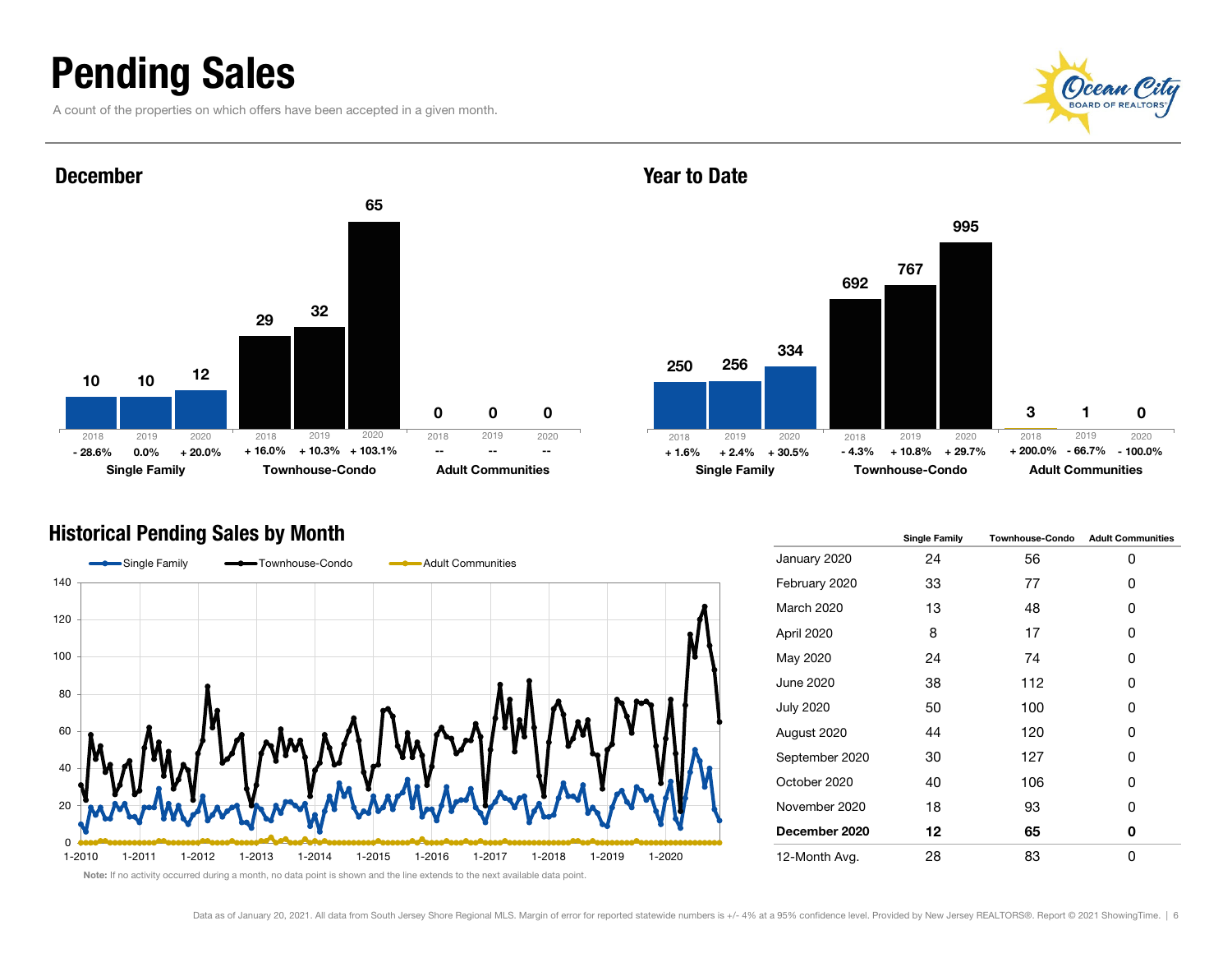### Closed Sales

A count of the actual sales that closed in a given month.







25368832367391327 892 $\Omega$ Single Family **Townhouse-Condo** Adult Communities 2019 2020 2018 2019 2020 - - - - - +4.1% -6.7% +38.6% -6.3% +7.4% +20.7% +200.0% -66.7% - - - - - +4.1% - - +4.1% - - - - - - - - - $-66.7\% - 100.0\%$ 2018 2019 2020+ 200.0%

Historical Closed Sales by Month Single Table 1 and Single Family Townhouse-Condo Adult Communities January 2020 18 45 0 February 2020 16 32 0 March 2020 26 70 0 April 2020 20 50 0 May 2020 13 39 0 June 2020 24 79 0 July 2020 36 84 0 August 2020 24 92 0 September 2020 41 107 0 October 2020 46 109 0 November 2020 32 91 0 December 2020 31 94 0 12-Month Avg. 27 74 0

Year to Date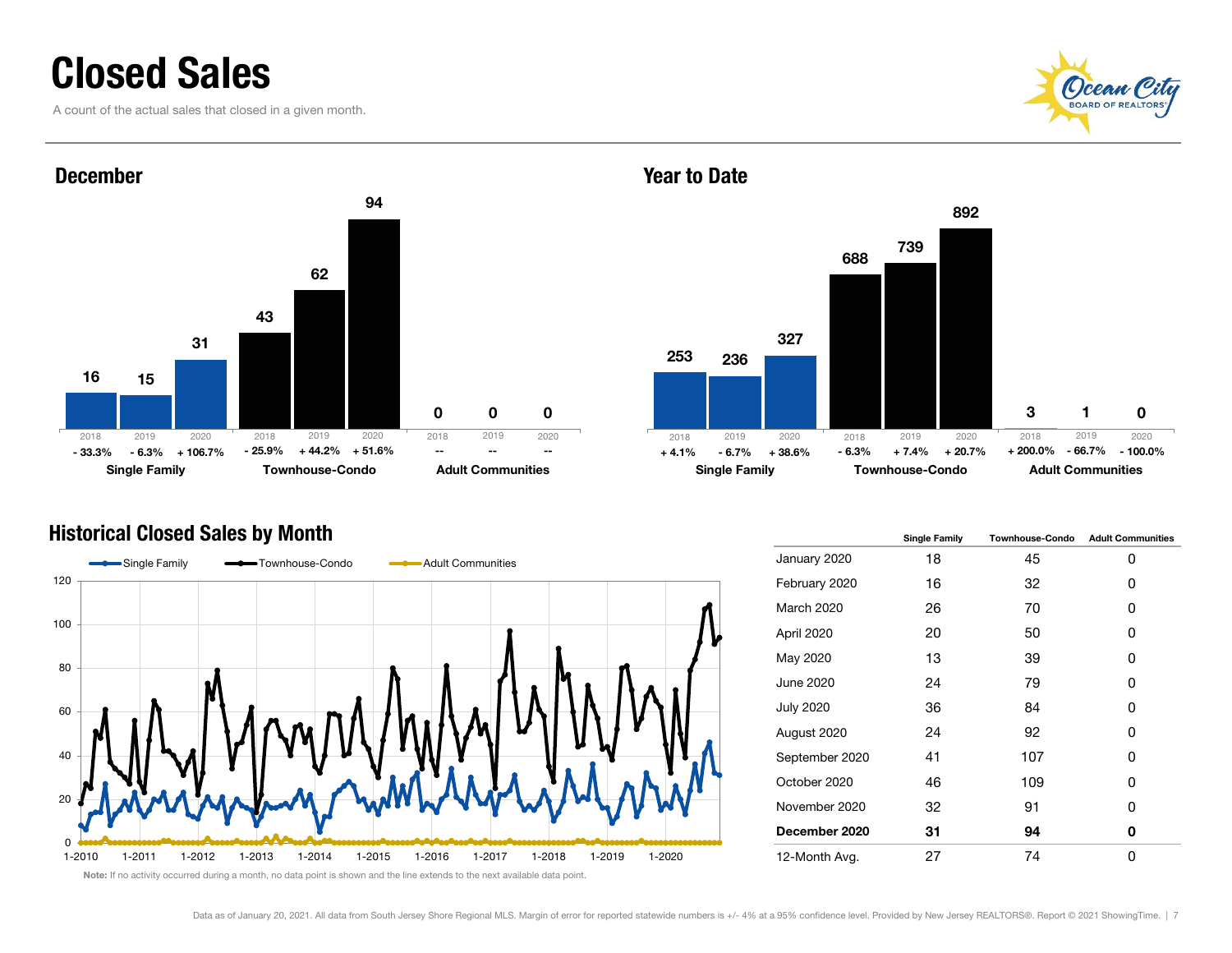### Median Sales Price

December

Point at which half of the sales sold for more and half sold for less, not accounting for seller concessions, in a given month.





#### Historical Median Sales Price by Month



Note: If no activity occurred during a month, no data point is shown and the line extends to the next available data point.



#### Year to Date

|                  | <b>Single Family</b> | <b>Townhouse-Condo</b> | <b>Adult Communities</b> |
|------------------|----------------------|------------------------|--------------------------|
| January 2020     | \$630,000            | \$525,000              | \$0                      |
| February 2020    | \$637,450            | \$578,500              | \$0                      |
| March 2020       | \$686,250            | \$545,950              | \$0                      |
| April 2020       | \$947,500            | \$570,000              | \$0                      |
| May 2020         | \$600,000            | \$545,000              | \$0                      |
| June 2020        | \$883,750            | \$499,000              | \$0                      |
| <b>July 2020</b> | \$998,250            | \$559,500              | \$0                      |
| August 2020      | \$923,000            | \$574,750              | \$0                      |
| September 2020   | \$1,069,000          | \$550,000              | \$0                      |
| October 2020     | \$857,500            | \$609,900              | \$0                      |
| November 2020    | \$1,165,000          | \$577,500              | \$0                      |
| December 2020    | \$999,000            | \$615,000              | \$0                      |
| 12-Month Med.*   | \$922,750            | \$560,000              | \$0                      |

\* Median Sales Price for all properties from January 2020 through December 2020. This is not the average of the individual figures above.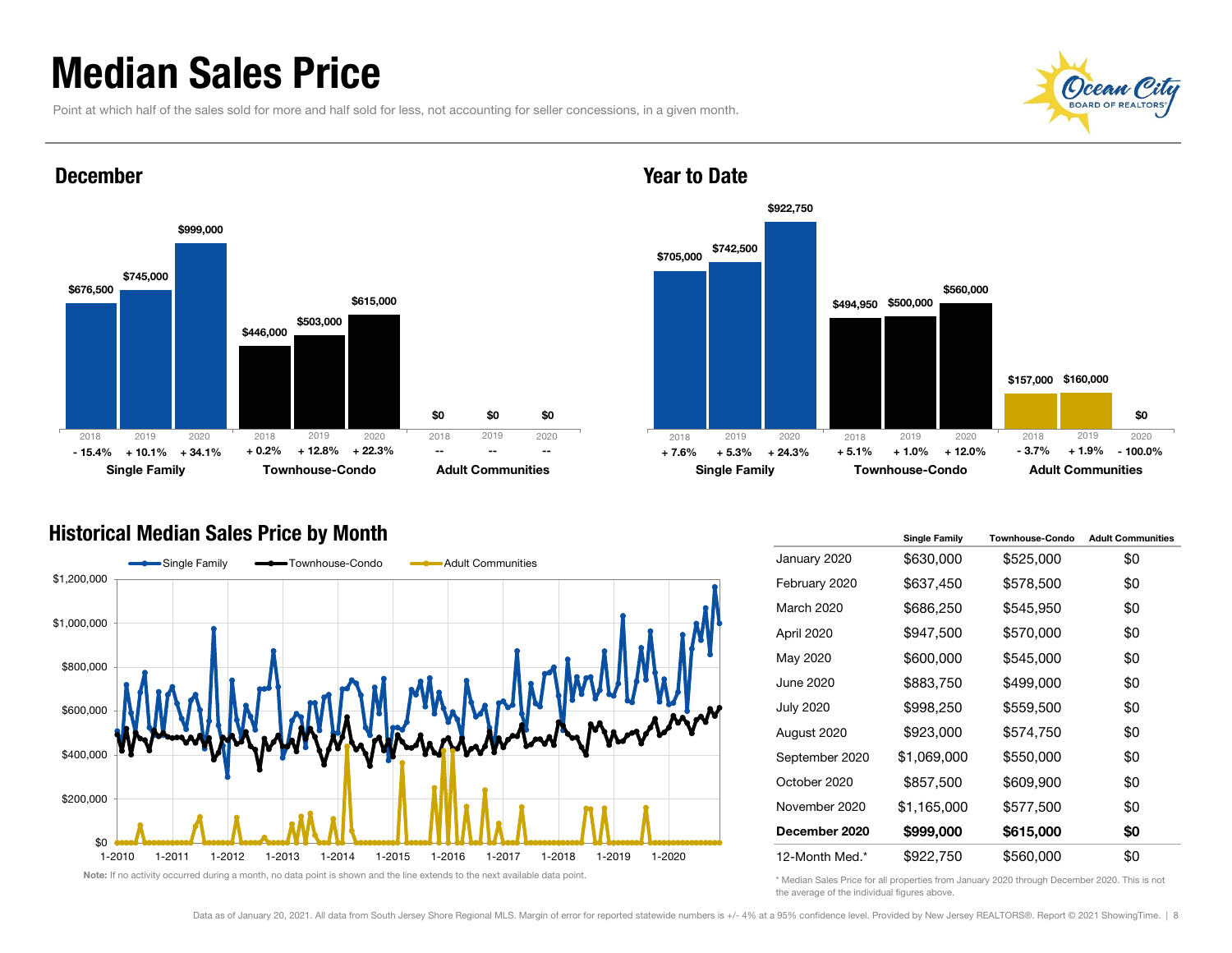### Average Sales Price

Average sales price for all closed sales, not accounting for seller concessions, in a given month.





#### December



#### Historical Average Sales Price by Month



|                   | <b>Single Family</b> | <b>Townhouse-Condo</b> | <b>Adult Communities</b> |
|-------------------|----------------------|------------------------|--------------------------|
| January 2020      | \$724,666            | \$509,900              | \$0                      |
| February 2020     | \$890,434            | \$764,779              | \$0                      |
| <b>March 2020</b> | \$897,403            | \$636,457              | \$0                      |
| April 2020        | \$1,393,980          | \$654,981              | \$0                      |
| May 2020          | \$797,385            | \$603,568              | \$0                      |
| <b>June 2020</b>  | \$930,287            | \$519,495              | \$0                      |
| <b>July 2020</b>  | \$1,190,233          | \$581,092              | \$0                      |
| August 2020       | \$1,355,600          | \$589,418              | \$0                      |
| September 2020    | \$1,469,600          | \$737,843              | \$0                      |
| October 2020      | \$1,006,786          | \$653,091              | \$0                      |
| November 2020     | \$1,443,208          | \$662,262              | \$0                      |
| December 2020     | \$1,305,081          | \$641,053              | \$0                      |
| 12-Month Avg.*    | \$1,160,825          | \$631,164              | \$0                      |

\* Avg. Sales Price for all properties from January 2020 through December 2020. This is not the average of the individual figures above.

Year to Date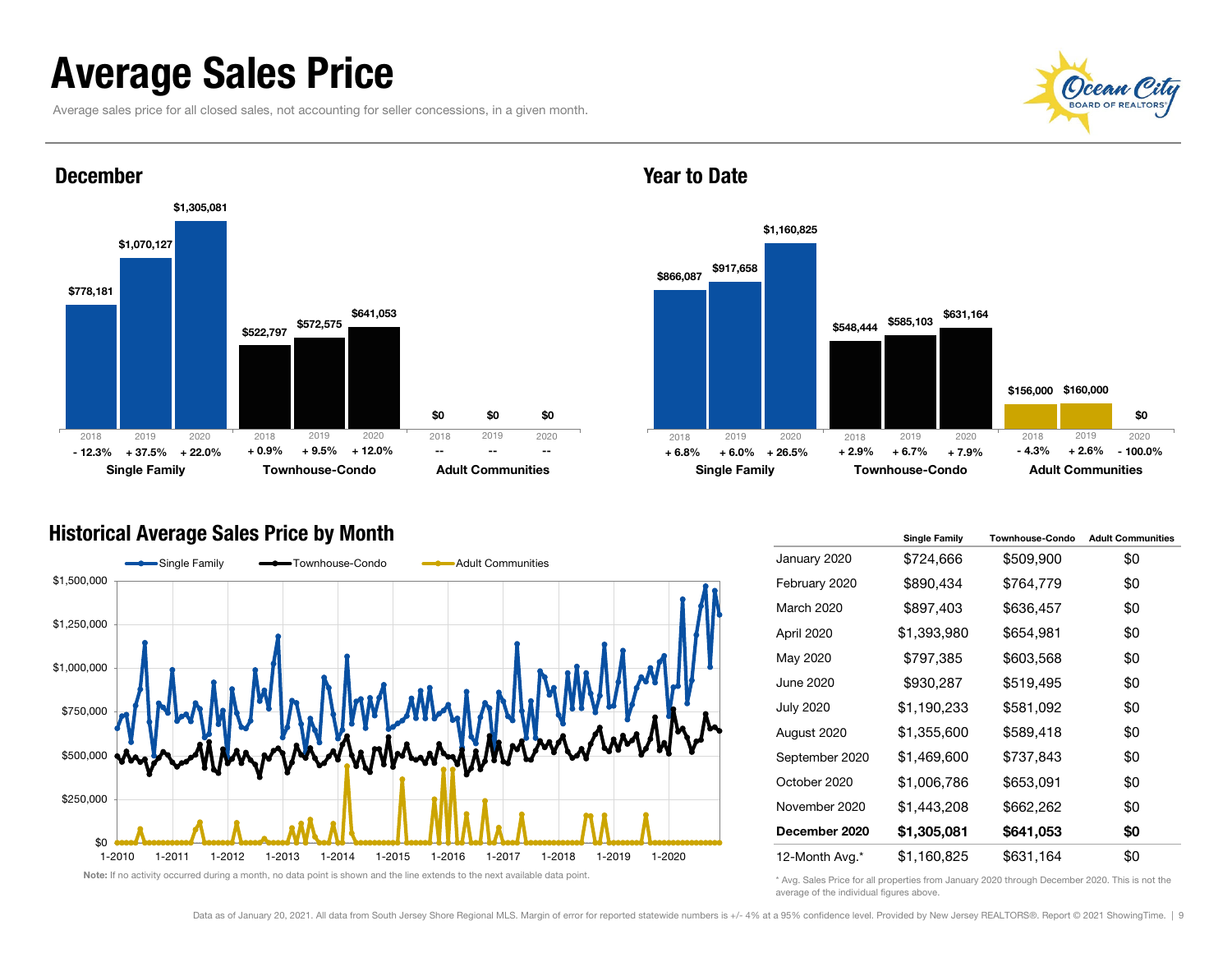### Percent of List Price Received

Percentage found when dividing a property's sales price by its most recent list price, then taking the average for all properties sold in a given month, not accounting for seller concessions.

0.0%

--

--





- 1.2%

+ 3.7%

Year to Date



#### Historical Percent of List Price Received by Month

Single Family **Townhouse-Condo** Adult Communities



Note: If no activity occurred during a month, no data point is shown and the line extends to the next available data point.

|                  | <b>Single Family</b> | <b>Townhouse-Condo</b> | <b>Adult Communities</b> |
|------------------|----------------------|------------------------|--------------------------|
| January 2020     | 97.6%                | 96.2%                  | $0.0\%$                  |
| February 2020    | 95.8%                | 96.5%                  | $0.0\%$                  |
| March 2020       | 96.0%                | 97.6%                  | $0.0\%$                  |
| April 2020       | 96.9%                | 97.3%                  | $0.0\%$                  |
| May 2020         | 95.4%                | 96.3%                  | $0.0\%$                  |
| June 2020        | 94.6%                | 96.8%                  | $0.0\%$                  |
| <b>July 2020</b> | 96.8%                | 97.3%                  | $0.0\%$                  |
| August 2020      | 95.8%                | 98.4%                  | $0.0\%$                  |
| September 2020   | 96.5%                | 98.3%                  | $0.0\%$                  |
| October 2020     | 99.1%                | 98.5%                  | $0.0\%$                  |
| November 2020    | 96.8%                | 98.9%                  | $0.0\%$                  |
| December 2020    | 97.1%                | 97.7%                  | 0.0%                     |
| 12-Month Avg.*   | 96.8%                | 97.7%                  | $0.0\%$                  |

\* Pct. of List Price Received for all properties from January 2020 through December 2020. This is not the average of the individual figures above.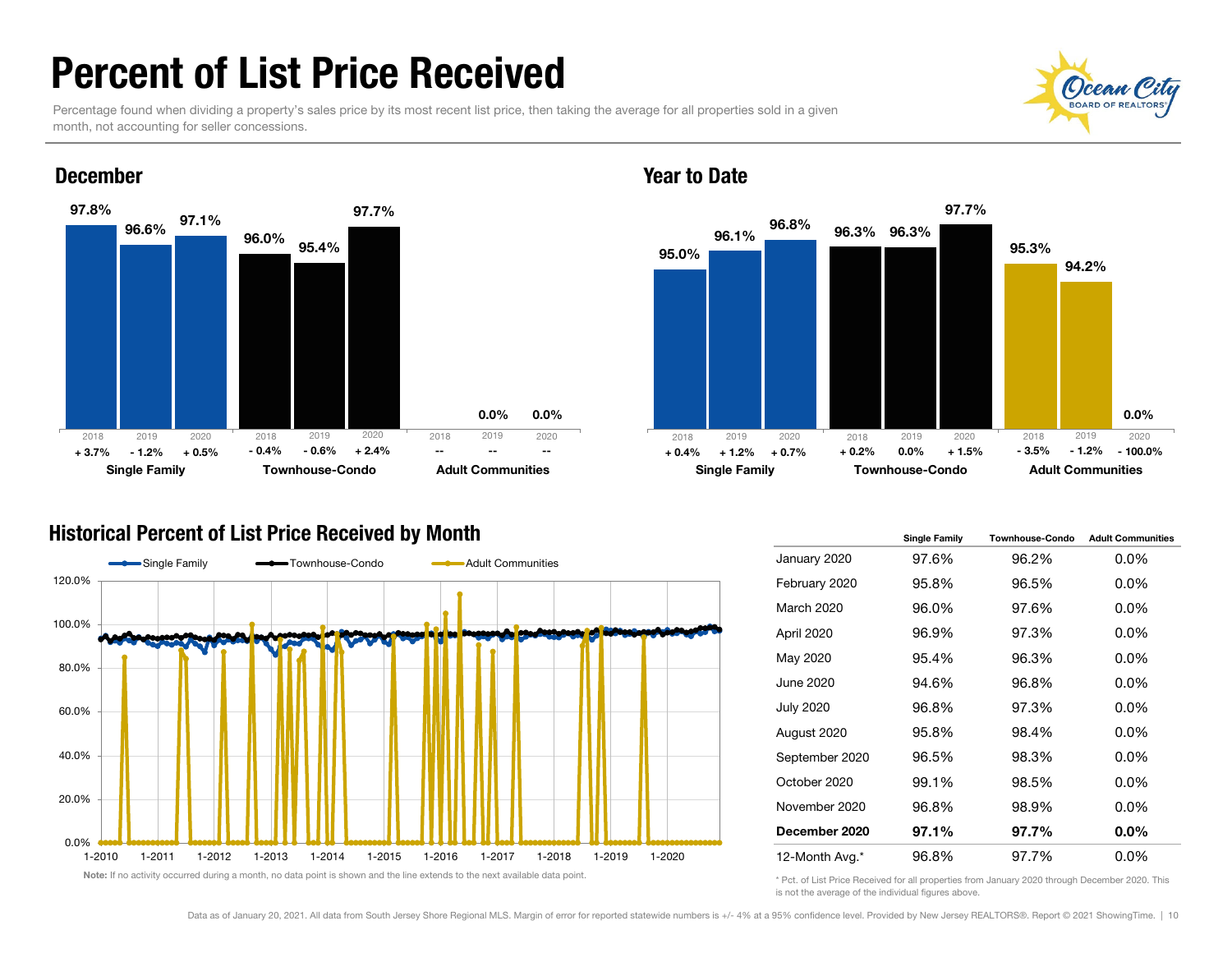### Days on Market Until Sale

Average number of days between when a property is listed and when an offer is accepted in a given month.





#### Year to Date



#### Historical Days on Market Until Sale by Month



|                   | <b>Single Family</b> | <b>Townhouse-Condo</b> | <b>Adult Communities</b> |
|-------------------|----------------------|------------------------|--------------------------|
| January 2020      | 49                   | 91                     | 0                        |
| February 2020     | 58                   | 80                     | 0                        |
| <b>March 2020</b> | 69                   | 87                     | 0                        |
| April 2020        | 82                   | 88                     | 0                        |
| May 2020          | 59                   | 101                    | 0                        |
| June 2020         | 81                   | 76                     | 0                        |
| <b>July 2020</b>  | 60                   | 77                     | 0                        |
| August 2020       | 69                   | 86                     | 0                        |
| September 2020    | 60                   | 50                     | 0                        |
| October 2020      | 31                   | 46                     | 0                        |
| November 2020     | 85                   | 45                     | 0                        |
| December 2020     | 48                   | 42                     | 0                        |
| 12-Month Avg.*    | 61                   | 67                     | 0                        |

Note: If no activity occurred during a month, no data point is shown and the line extends to the next available data point.

\* Days on Market for all properties from January 2020 through December 2020. This is not the average of the individual figures above.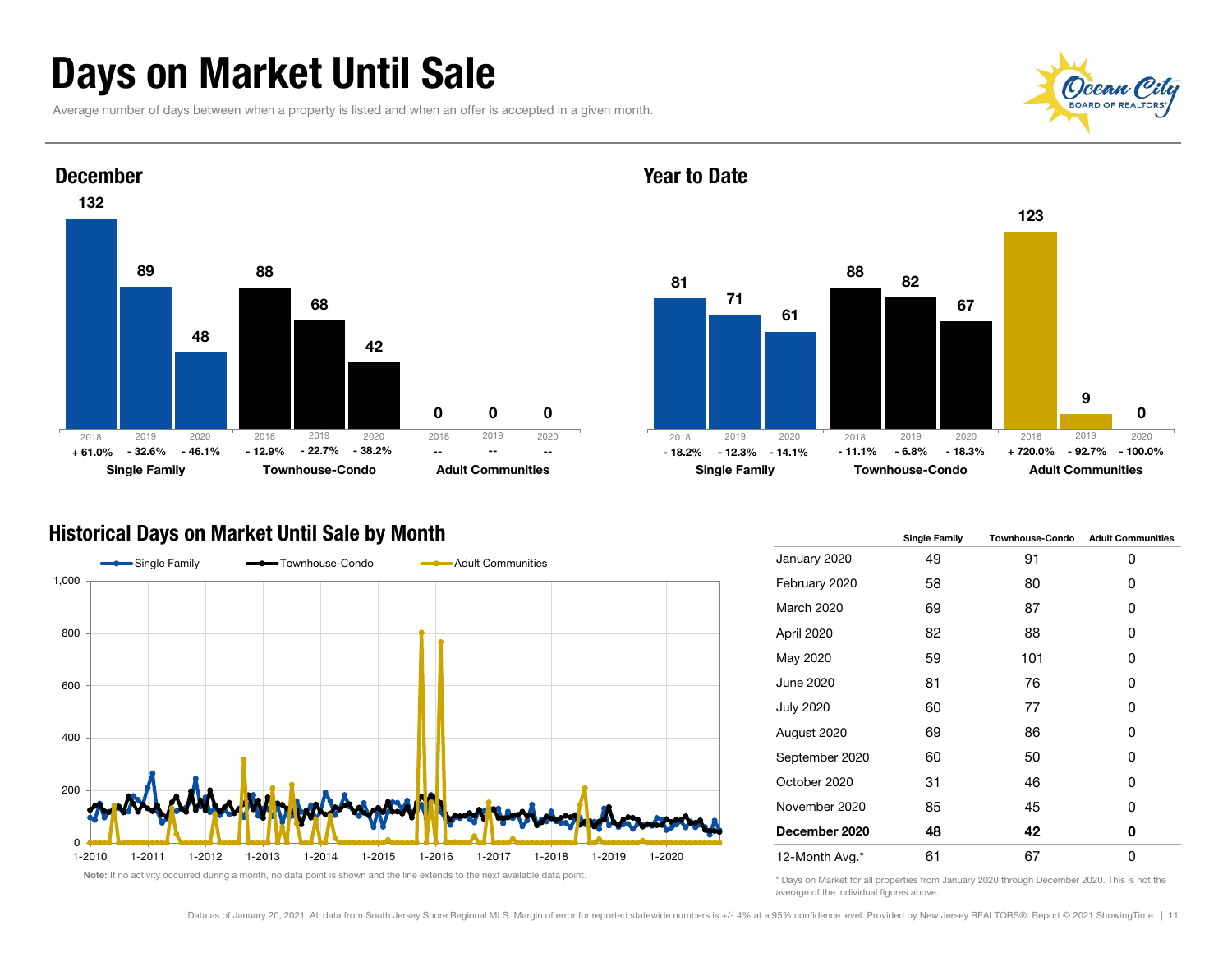# Housing Affordability Index

This index measures housing affordability for the region. For example, an index of 120 means the median household income is 120% of what is necessary to qualify for the median-priced home under prevailing interest rates. A higher number means greater affordability.





#### Year to Date



#### Historical Housing Affordability Index by Month



|                   | <b>Single Family</b> | <b>Townhouse-Condo</b> | <b>Adult Communities</b> |
|-------------------|----------------------|------------------------|--------------------------|
| January 2020      | 57                   | 69                     | 0                        |
| February 2020     | 58                   | 63                     | 0                        |
| <b>March 2020</b> | 54                   | 67                     | 0                        |
| April 2020        | 39                   | 65                     | 0                        |
| May 2020          | 63                   | 69                     | 0                        |
| June 2020         | 43                   | 76                     | 0                        |
| <b>July 2020</b>  | 38                   | 69                     | 0                        |
| August 2020       | 42                   | 67                     | 0                        |
| September 2020    | 36                   | 71                     | 0                        |
| October 2020      | 46                   | 64                     | 0                        |
| November 2020     | 34                   | 68                     | 0                        |
| December 2020     | 40                   | 64                     | 0                        |
| 12-Month Avg.*    | 46                   | 68                     | 0                        |

\* Affordability Index for all properties from January 2020 through December 2020. This is not the average of the individual figures above.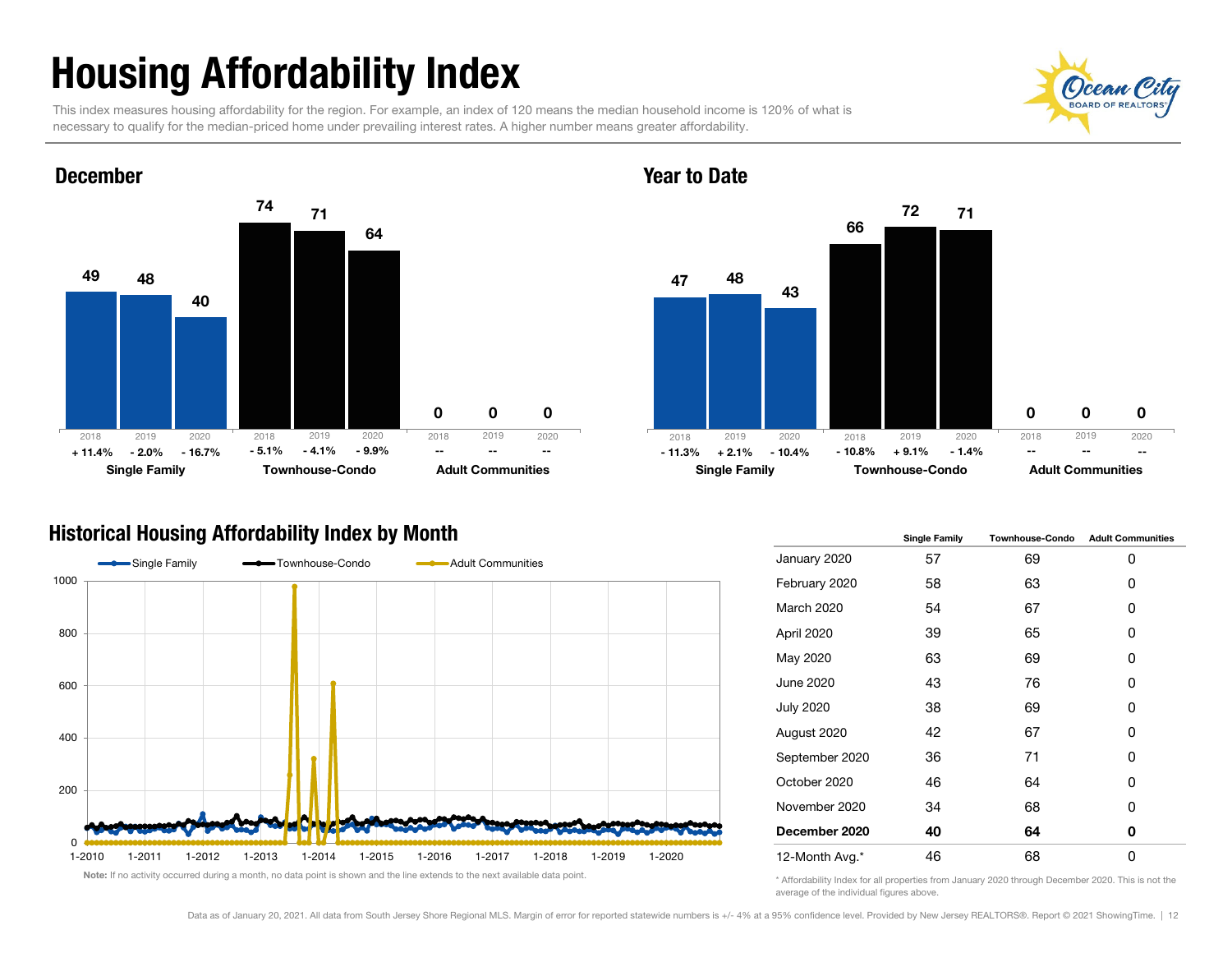### Inventory of Homes for Sale

The number of properties available for sale in active status at the end of a given month.



#### December



#### Historical Inventory of Homes for Sale by Month



|                   | <b>Single Family</b> | <b>Townhouse-Condo</b> | <b>Adult Communities</b> |  |  |
|-------------------|----------------------|------------------------|--------------------------|--|--|
| January 2020      | 219                  | 500                    | 0                        |  |  |
| February 2020     | 214                  | 502                    | 0                        |  |  |
| <b>March 2020</b> | 219                  | 494                    | 0                        |  |  |
| April 2020        | 218                  | 497                    | 0                        |  |  |
| May 2020          | 207                  | 461                    | 0                        |  |  |
| June 2020         | 203                  | 447                    | 0                        |  |  |
| <b>July 2020</b>  | 179                  | 448                    | 0                        |  |  |
| August 2020       | 169                  | 449                    | 0                        |  |  |
| September 2020    | 179                  | 458                    | 0                        |  |  |
| October 2020      | 162                  | 441                    | 0                        |  |  |
| November 2020     | 153                  | 415                    | 0                        |  |  |
| December 2020     | 156                  | 368                    | 1                        |  |  |
| 12-Month Avg.     | 190                  | 457                    | 0                        |  |  |

Note: If no activity occurred during a month, no data point is shown and the line extends to the next available data point.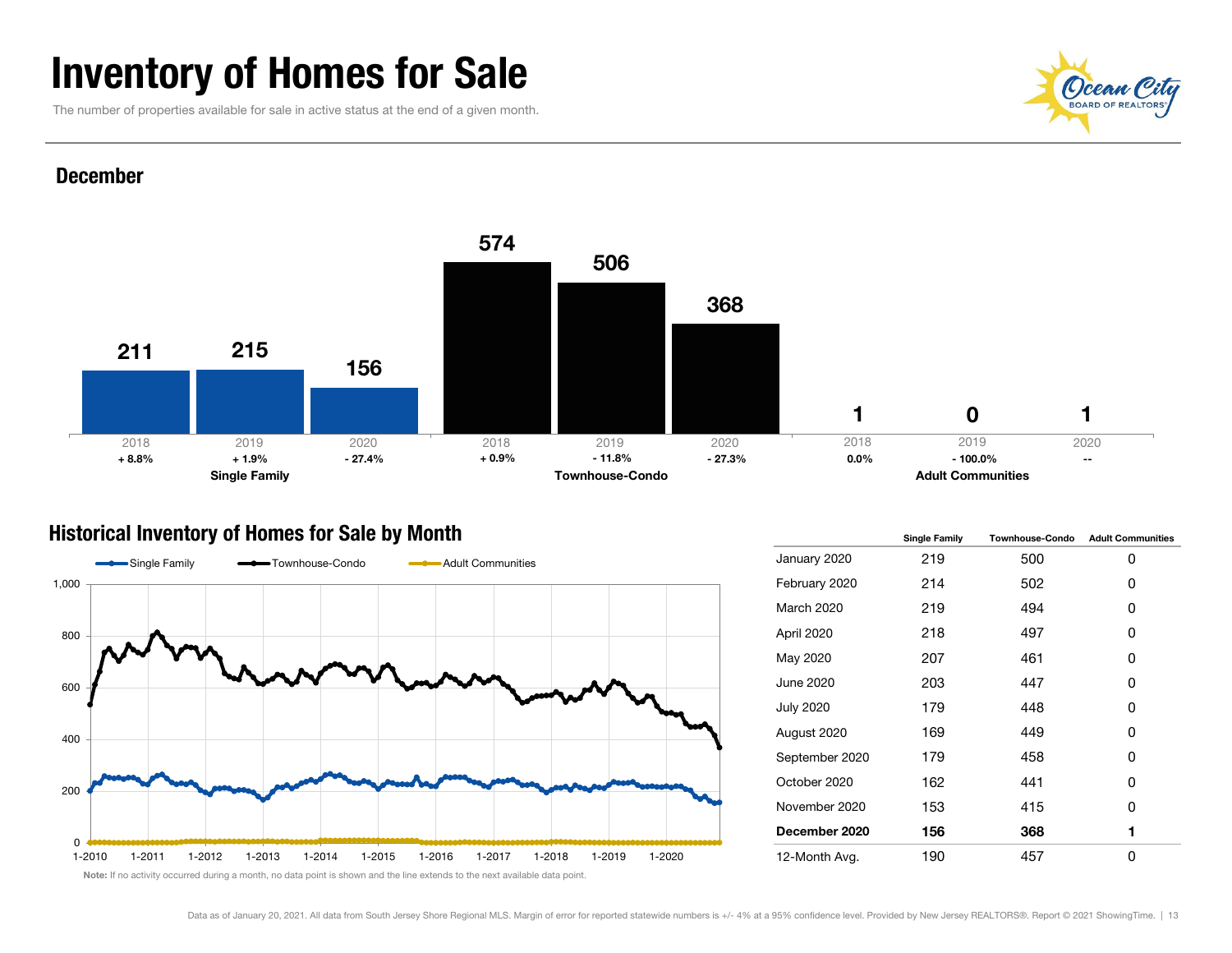### Months Supply of Inventory

The inventory of homes for sale at the end of a given month, divided by the average monthly pending sales from the last 12 months.

### (C)cean BOARD OF REALTORS

#### December



### Historical Months Supply of Inventory by Month



|                  | <b>Single Family</b> | <b>Townhouse-Condo</b> | <b>Adult Communities</b> |  |  |
|------------------|----------------------|------------------------|--------------------------|--|--|
| January 2020     | 9.7                  | 7.8                    | 0.0                      |  |  |
| February 2020    | 9.0                  | 7.6                    | 0.0                      |  |  |
| March 2020       | 9.7                  | 7.7                    | 0.0                      |  |  |
| April 2020       | 10.4                 | 8.4                    | 0.0                      |  |  |
| May 2020         | 9.8                  | 7.7                    | 0.0                      |  |  |
| June 2020        | 8.9                  | 7.0                    | 0.0                      |  |  |
| <b>July 2020</b> | 7.3                  | 6.8                    | 0.0                      |  |  |
| August 2020      | 6.6                  | 6.4                    | 0.0                      |  |  |
| September 2020   | 6.8                  | 6.2                    | 0.0                      |  |  |
| October 2020     | 5.9                  | 5.7                    | 0.0                      |  |  |
| November 2020    | 5.5                  | 5.2                    | 0.0                      |  |  |
| December 2020    | 5.6                  | 4.4                    | 0.0                      |  |  |
| 12-Month Avg.*   | 7.9                  | 6.7                    | 0.2                      |  |  |

<sup>\*</sup> Months Supply for all properties from January 2020 through December 2020. This is not the average of the individual figures above.